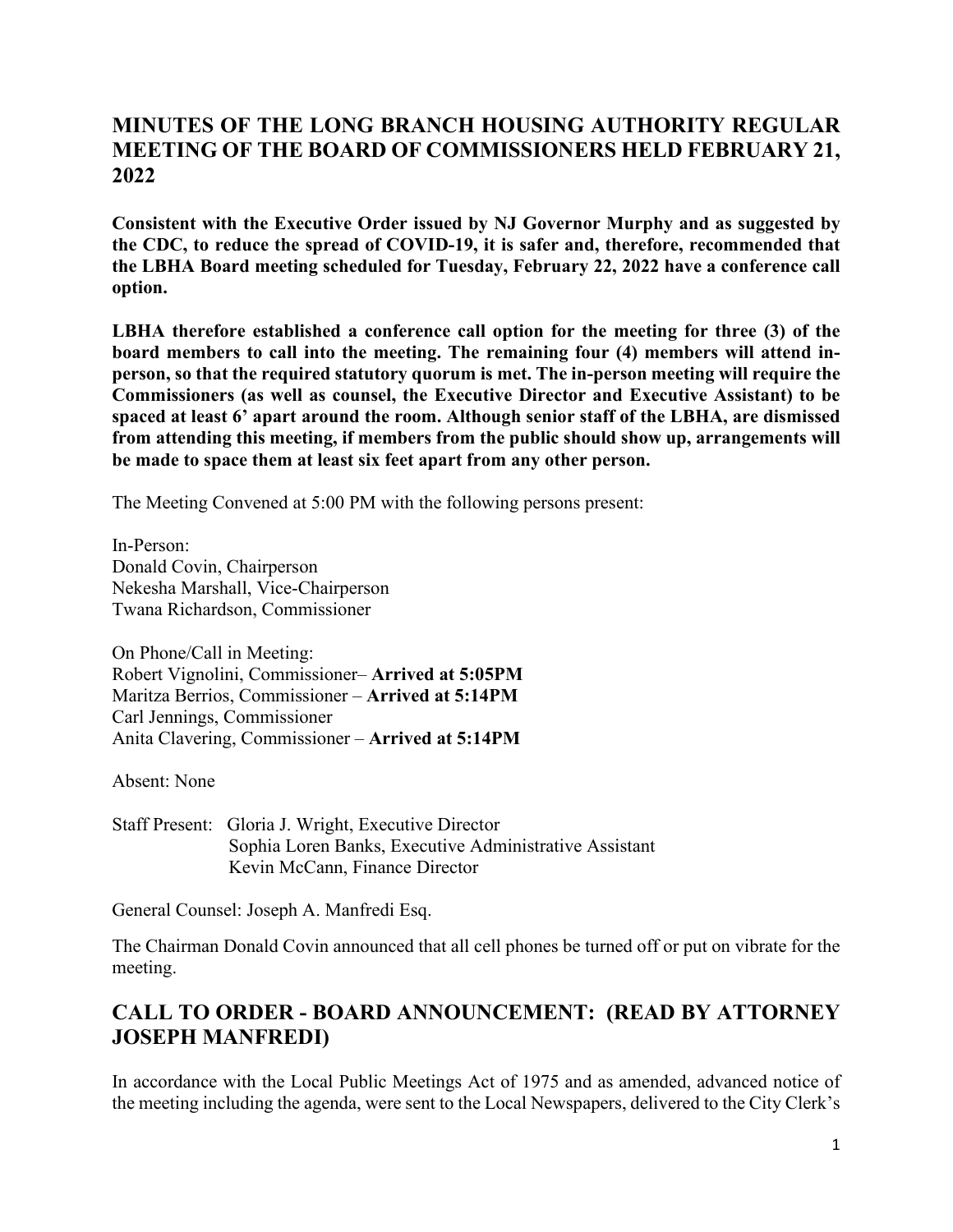Office, posted on the Long Branch Housing Authority Web Site, and posted at all Long Branch Housing Authority Offices at least (48 hours prior to the convening of the meeting).

#### **CHAIRPERSON COVIN LED THE SALUTE TO THE FLAG AND READ THE STATEMENT TO THE PUBLIC**

## **NO PUBLIC PRESENT AT MEETING**

Gloria J Wright, Executive Director opened the meeting with Roll Call. Commissioners present and absent are listed above.

## **ADOPTION OF THE PUBLIC SESSION MINUTES OF THE REGULAR MEETING OF JANUARY 18, 2022**

Commissioner Jennings made a motion to approve and accept the minutes of the public session of the regular meeting held January 18, 2022, second by Commissioner Richardson.

Roll Call Vote Taken: Ayes, Commissioners Richardson, Jennings, Vice-Chairperson Marshall, and Chairperson Covin.

Opposed, None Abstain, None Absent, Commissioners Berrios, Clavering and Vignolini Motion, Carried

#### **EXECUTIVE DIRECTORS REPORT:**

Executive Director Wright provided the board with relevant activities and news for the month of January 2022. Executive Director Wright outlined and summarized the Executive Director's Report provided to the Board.

#### **Resolution 02-01-2022 - Resolution approving the list of bills for January 2022, and authorizing the payment of bills**

Vice-Chairperson Marshall stated that finance committee has reviewed the List of bills with the Finance Department and that all questions have been satisfied. Vice-Chairperson Marshall requested a motion to accept and approve Resolution 02-01-2022 the List of Bills in the amount of \$**1,475,646.03.** Vice-Chairperson Marshall motioned, seconded by Commissioner Vignolini.

Roll Call Vote Taken: Ayes, Commissioners Vignolini, Richardson, Jennings, Vice-Chairperson Marshall, and Chairperson Covin.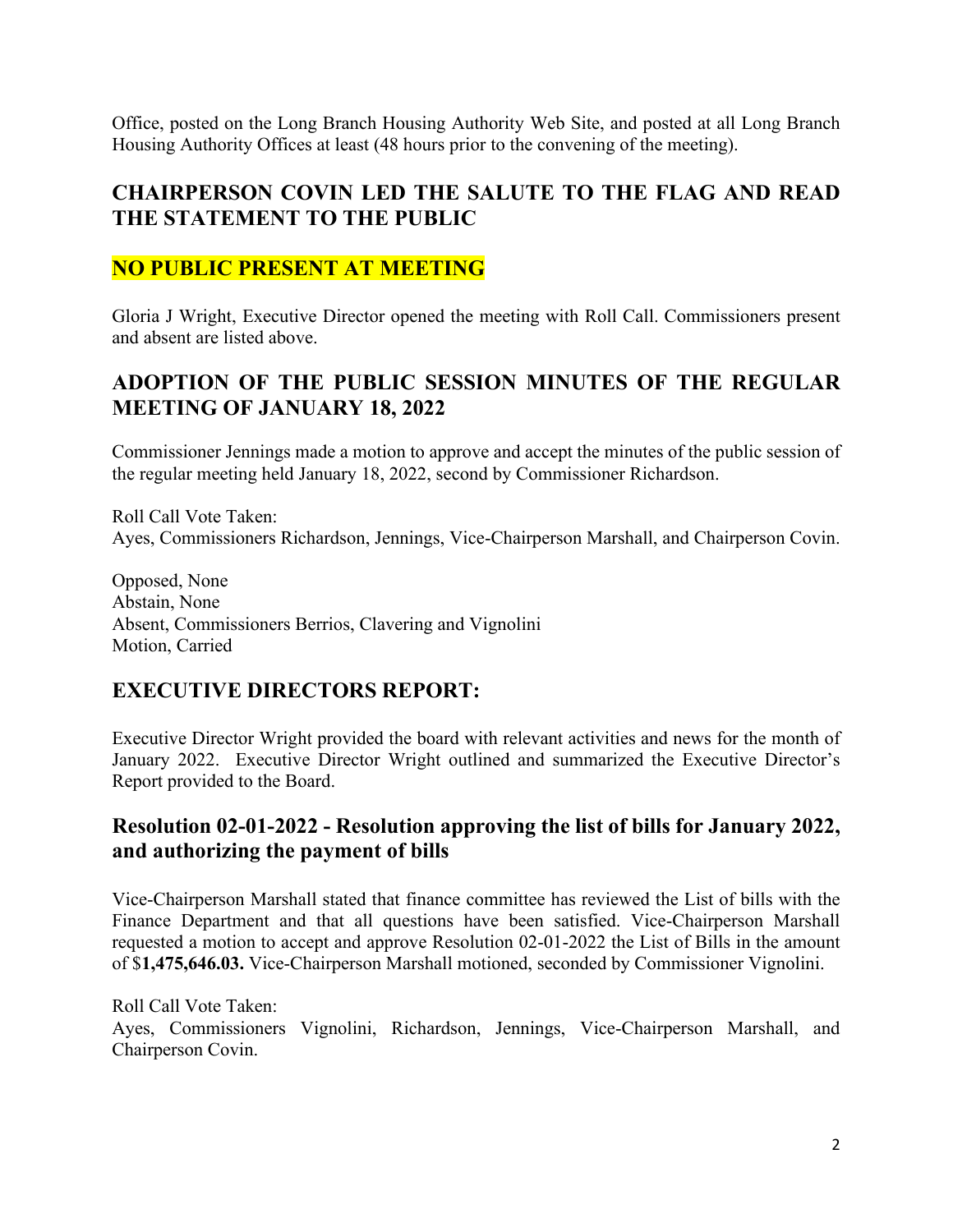Opposed, None Abstain, None Absent, Commissioners Berrios and Clavering Motion, Carried

### **Resolution 02-02-2022 - Resolution authorizing the transaction, authorizing a contract with a one-year renewal for supply and delivery of janitorial supplies, authorizing an expenditure of funds in an amount not to exceed \$50,000.00 per year, subject to appropriations**

Vice-Chairperson Marshall made a motion to approve and accept Resolution 02-02-2022 second by Commissioner Richardson.

Roll Call Vote Taken: Ayes, Commissioners Vignolini, Richardson, Jennings, Vice-Chairperson Marshall, and Chairperson Covin.

Opposed, None Abstain, None Absent, Commissioners Berrios and Clavering Motion, Carried

## **Resolution 02-03-2022 - Resolution authorizing the transaction, authorizing a contract to retain a Qualified Purchasing Agent (QPA), authorizing an expenditure of funds in an amount not to exceed \$75,000.00 per year, subject to appropriations**

Commissioner Richardson made a motion to approve and accept Resolution 02-03-2022 second by Commissioner Vignolini.

Roll Call Vote Taken: Ayes, Commissioners Vignolini, Richardson, Jennings, Vice-Chairperson Marshall, and Chairperson Covin.

Opposed, None Abstain, None Absent, Commissioners Berrios and Clavering Motion, Carried

**Resolution 02-04-2022 - Resolution authorizing a Closed Session of the Regular Meeting of the Board of Commissioners on February 22, 2022.**

**RESOLUTION DISPENSED; NO CLOSED SESSION REQUIRED**